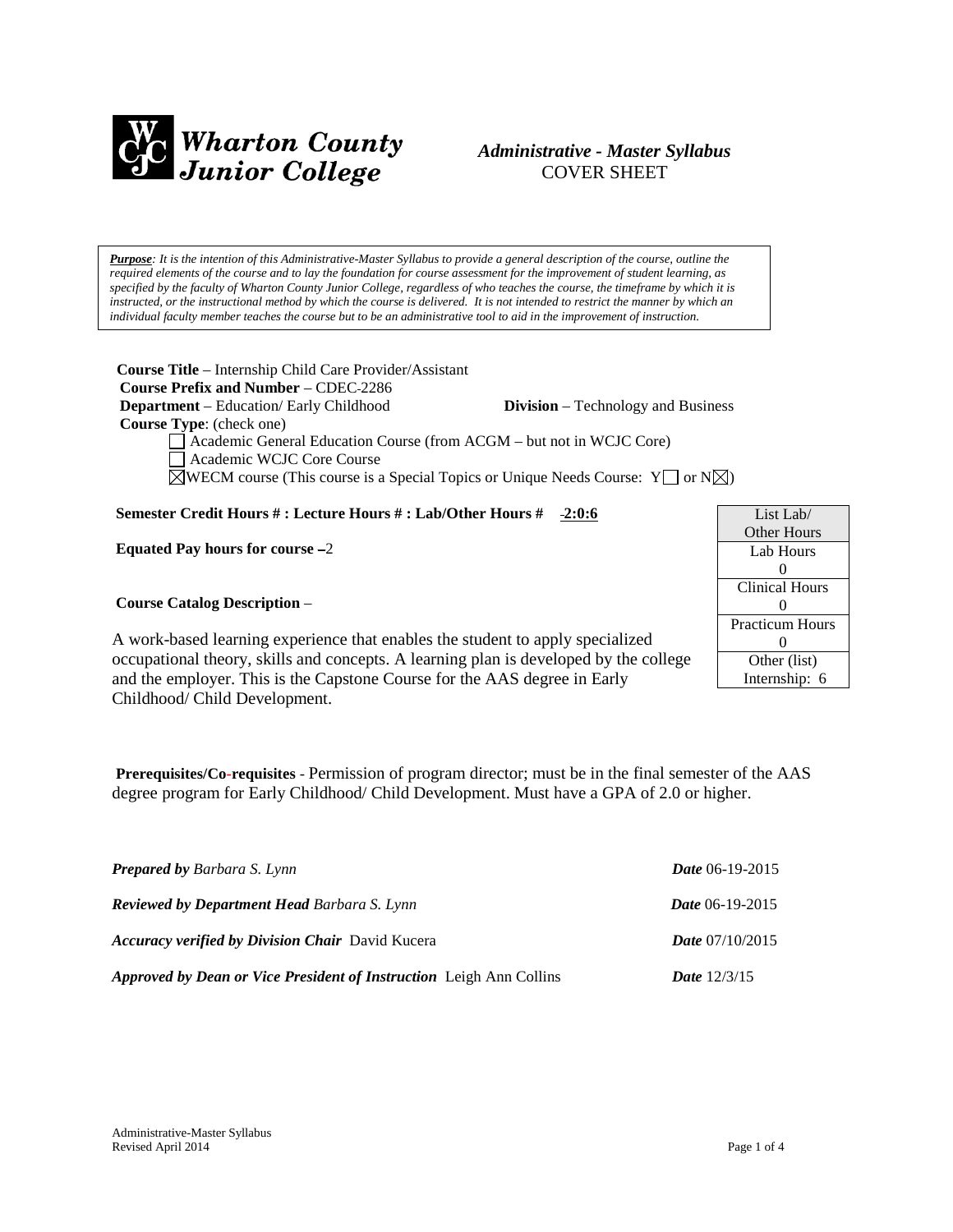

**I. Topical Outline** – Each offering of this course must include the following topics (be sure to include information regarding lab, practicum, clinical or other non-lecture instruction):

- 1. Defining and practicing professional demeanor in the Early Childhood setting
- 2. Resume writing
- 3. Preparing a professional portfolio
- 4. Arranging the early childhood environment for safety and learning
- 5. Planning for transitions (finger plays)
- 6. Implementing appropriate child guidance and discipline
- 7. Reflecting on practice and writing the reflection
- 8. Defining developmentally appropriate practices and applying these to child guidance and lesson planning
- 9. Lesson planning: Fine Arts and Music, Math, Language Arts and Literacy, Social Studies, Science, Movement, Sensory Play
- 10. Creating a class book
- 11. Observing and assessing a target child (using anecdotal records, running records, and checklists)
- 12. Designing and evaluating effective family involvement
- 13. Conferencing with parents or other family members
- 14. Evaluating oneself (strengths and areas for professional development)
- 15. Other topics deemed relevant by the instructor

 National Association for the Education of Young Children (NAEYC) Standards measured in this course:

- 1. Promoting child development and learning
- 2. Teaching and learning
- 3. Observing, documenting, and assessing
- 4. Using developpmentally appropriate approaches to connect with children and families
- 5. Using content knowledge to build meaningful curriculum
- 6. Becoming a professional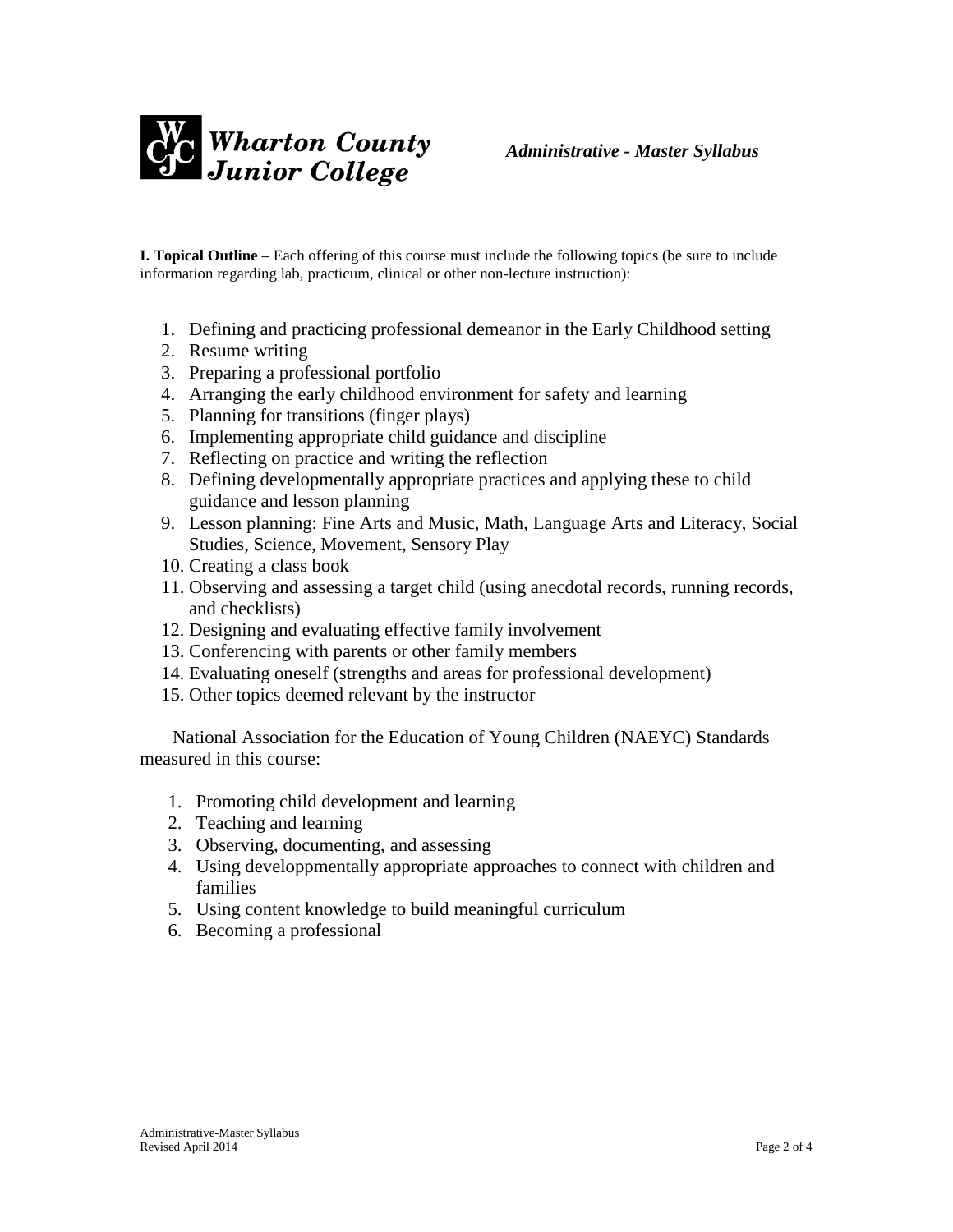#### **II. Course Learning Outcomes**

| <b>Learning Outcomes</b>                                                                                                                                                                                                                                                                                                                                       | <b>Methods of Assessment</b>                                                                                                                                                                                                                                                                                                                                  |
|----------------------------------------------------------------------------------------------------------------------------------------------------------------------------------------------------------------------------------------------------------------------------------------------------------------------------------------------------------------|---------------------------------------------------------------------------------------------------------------------------------------------------------------------------------------------------------------------------------------------------------------------------------------------------------------------------------------------------------------|
| Upon successful completion of this course,<br>students will:                                                                                                                                                                                                                                                                                                   |                                                                                                                                                                                                                                                                                                                                                               |
| 1. (As outlined in the learning plan), apply the<br>theory, concepts, and skills involving<br>specialized materials, tools, equipment,<br>procedures, regulations, laws, and<br>interactions within and among political,<br>economic, environmental, social, and legal<br>systems associated with the occupation and<br>the business/industry (Early Childhood | 1.2.A portfolio documenting lessons planned<br>and implemented, daily tasks assigned by the<br>workplace supervisor, and work performance<br>evaluations. The student will participate in a<br>final evaluative conference with the college<br>instructor and will achieve a minimum grade<br>of 70 points on the completed portfolio to<br>indicate mastery. |
| Education)<br>2. Demonstrate legal and ethical behavior,<br>safety practices, interpersonal and teamwork<br>skills, and appropriate written and verbal<br>communication skills using the terminology                                                                                                                                                           | 2. Diary entries written in a paragraph form<br>and written reflections on artifacts submitted<br>in the portfolio (grade of 70 indicates<br>mastery).                                                                                                                                                                                                        |
| of the occupation and the business/industry.<br>3. Utilize evaluations by the supervising<br>teacher and the college instructor to identify<br>personal strengths and to identify areas<br>requiring continued development.                                                                                                                                    | 1.2.3. Written checklists by the supervising<br>teacher and college instructor evaluating the<br>intern's professional demeanor and workplace<br>skills (grade of 70 indicates mastery).                                                                                                                                                                      |

## **III. Required Text(s), Optional Text(s) and/or Materials to be Supplied by Student.**

Bredekamp, S. & Copple, C. (2009). Developmentally appropriate practice in early childhood programs (3rd ed.) Washington, DC: NAEYC. ISBN 13: 978-1-928896-64-7

And

Wiltz, N.W., Daniels, J.S., Skelley, H.A., Cawley, H.S., & Watson-Thompson, O. *Developing and Presenting a Professional Portfolio in Early Childhood Education*. Pearson (Most recent edition).

## **IV. Suggested Course Maximum** - 35

#### **V. List any specific spatial or physical requirements beyond a typical classroom required to teach the course**.

None

## **VI. Course Requirements/Grading System – Describe any course specific requirements such as research papers or reading assignments and the generalized grading format for the course**

Students will participate in an internship for 6 hours per week at an approved Early Childhood setting under the supervision of a lead teacher. Assignments will be documented in a portfolio and weekly diary to be submitted once a month. The college supervisor will observe the student 2-3 times. The lead teacher at the site will submit an evaluation mid-term and at the end of the internship. The grade will be computed in the following manner: